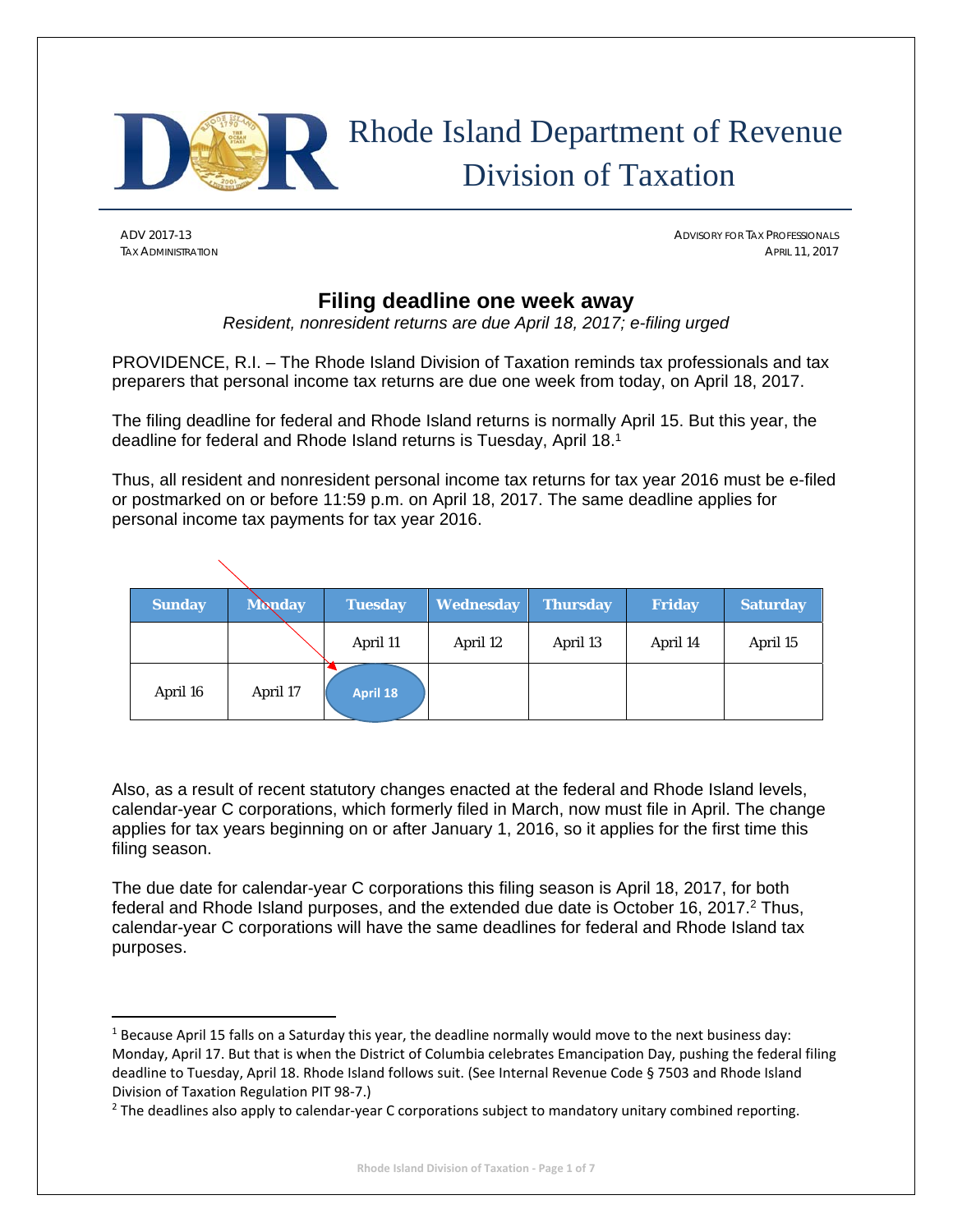The following table shows the April filing deadline and the October extended due date for a number of business entities and tax types.

| Rhode Island due date of April 18, 2017, for calendar-year filers |          |                |                          |
|-------------------------------------------------------------------|----------|----------------|--------------------------|
| Entity/tax type                                                   | Form     | Due date       | <b>Extended due date</b> |
| Corporate income tax                                              | RI-1120C | April 18, 2017 | October 16, 2017         |
| Public service gross earnings tax                                 | $T-72$   | April 18, 2017 | October 16, 2017         |
| Bank excise tax                                                   | T-74     | April 18, 2017 | October 16, 2017         |
| Insurance gross premiums tax                                      | $T-71$   | April 18, 2017 | October 16, 2017         |
| Individual income tax                                             | RI-1040  | April 18, 2017 | October 16, 2017         |
| Single-member LLC*                                                | RI-1065  | April 18, 2017 | October 16, 2017         |
| Income tax of trust, estate                                       | RI-1041  | April 18, 2017 | October 2, 2017**        |

Formulas and deadlines for estimated taxes have not changed.

\* Single‐member limited liability company (SMLLC) uses same due date and extended due date as its owner. Table assumes owner is calendar‐year individual.

\*\* Extended due date would normally be September 30 this year, but that falls on a weekend, so extended due date is moved to next business day: October 2, 2017.

The April 18, 2017, deadline also applies to the following:

- property-tax relief claims on Form RI-1040H for tax year 2016;
- **Fall ending in Ann and Abatement credit claims on Form RI-6238 for tax year 2016; and**
- first-quarter estimated payment of 2017 personal income tax.

## **E-FILING RECOMMENDED**

The Division of Taxation continues to strongly recommend that tax preparers and taxpayers file Rhode Island returns electronically. E-filing is faster, more efficient,



Use E-file

Furthermore, e-filing is the only way you can have your refund deposited directly into your bank or credit union account. (Direct deposit is not available for paper filing.)

In addition, preparers are subject to an e-filing mandate under Rhode Island General Laws § 44-1-31.1 and Division of Taxation Regulation ELF 09-01.

## **E-FILE PROVIDERS, TAX PREPARERS**

Most preparers e-file returns. The Internal Revenue Service provides an online database for all authorized e-file providers that choose to be included in the database. You can locate the ones nearest you by entering your ZIP code in the search box: https://go.usa.gov/xX97t.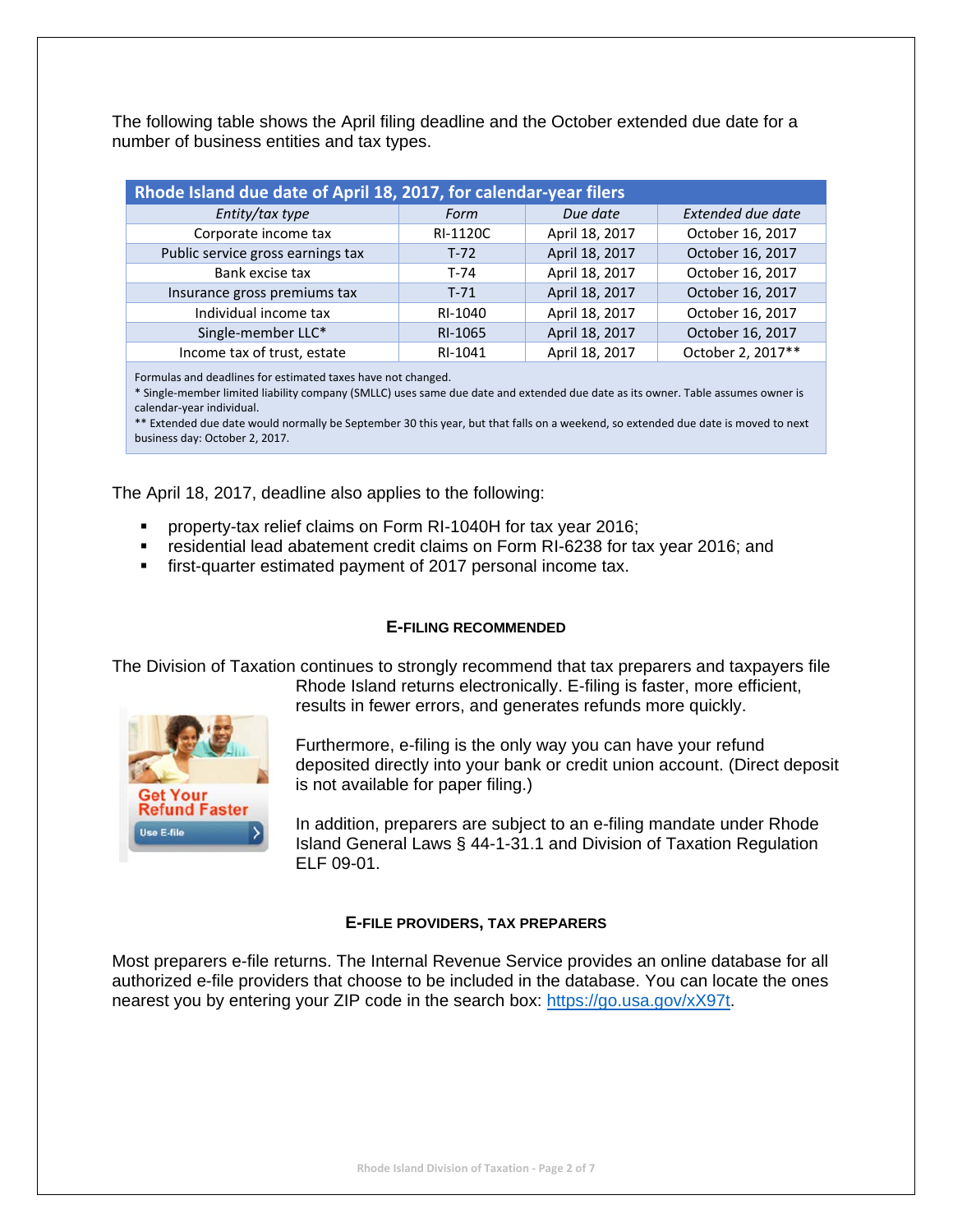Although the Rhode Island Division of Taxation does not prepare current-year personal income tax returns on a walk-in basis, many certified public accountants, enrolled agents, public accountants, and other preparers are available throughout the state. For tips on choosing a preparer, use the following link: https://go.usa.gov/xX9Aq.

## **E-FILE FOR FREE**

If you can't afford a preparer, you may be eligible to use a "Rhode Island Free File" program, which lets you prepare your own federal and Rhode Island returns online, and e-file them, at no charge.

The option to prepare and e-file your own federal and Rhode Island personal income tax returns at no charge through the Rhode Island Free File program is available only

Home > Federal / State Online Filing

**Free File - Rhode Island** 

through the Rhode Island Division of Taxation website. Many, but not all, taxpayers qualify for the free programs. Review terms and conditions through the following link: https://go.usa.gov/xX9Ar.

## **VOLUNTEER PREPARERS**

There are many sites throughout Rhode Island where volunteers will prepare and e-file your returns for you. These include sites operated by the Volunteer Income Tax Assistance (VITA) program and the AARP Tax-Aide program.

For information on sites near you, call the United Way by dialing 211. You can also find sites near you through the following link: https://go.usa.gov/xX9AT.

## **SOME FILING TIPS**

Following are a few pointers that apply whether you file your return electronically or on paper:

- If Rhode Island personal income tax was withheld from your paycheck, pension, or other source of income last year, make sure you include a complete and accurate Schedule W with your return.
- **Include your Social Security number (or ITIN). If you're married, include the Social** Security number (or ITIN) of your spouse, too.
- Because the earned income credit is intended for those who have earned income (and who meet certain other requirements), those claiming the credit should be prepared to show to their tax professional *bona fide* documentation showing the source(s) of their earned income, such as Form W-2 wage statements.
- Because the statewide property-tax relief credit (Form RI-1040H) is generally intended for those who own or rent local property (and who meet certain other requirements), those claiming the credit should be prepared to show to their tax professional *bona fide* documentation showing that they paid local property tax, or paid rent to a landlord that paid local property tax.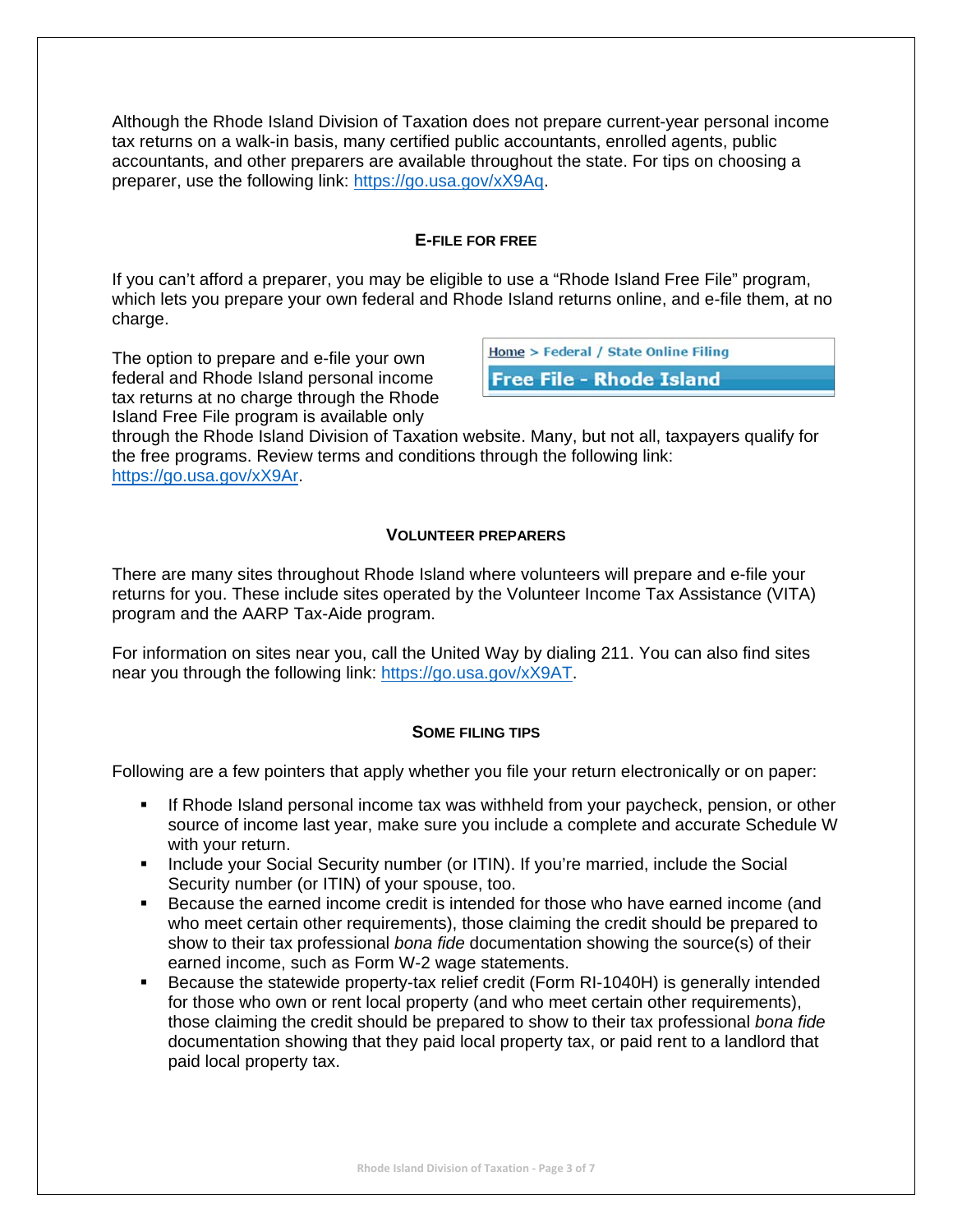## **TIPS FOR PAPER FILERS**

The Division of Taxation asks that you not use staples when preparing paper returns for mailing because staples delay processing. When returns or attachments are stapled, Division mailroom staff must stop to remove the staples so that the documents will be ready for scanning into the Division's high-speed scanners, slowing processing time.

Furthermore, if a stapled document is missed during preparation for the high-speed scanners, it can clog up a scanner, further delaying processing of returns and of any associated refunds. Instead of using staples or sticky tape to bind tax return documents together prior to mailing, taxpayers should use binder clips, paper clips, or rubber bands – all of which can be quickly removed by Division staff during the processing of the return.

Staples should only be applied where tax form instructions advise to use them. All tax forms typically come with return instructions. By paying close attention to the instructions and appropriately preparing tax documents, taxpayers can expect faster service.

Paper filers should also keep in mind the following:

- Sign your return. (Returns without a signature will be sent back to the taxpayer.)
- **Include with your return any Form W-2 wage statements.**
- If you had any Rhode Island income tax withheld last year (from a job, a pension, or other source of income), don't forget to accurately complete your return's Schedule W and include it in your mailing.
- **Include your Social Security number (or ITIN). If you're married, include the Social** Security number (or ITIN) of your spouse, too.
- Include all pages of the return.
- Use a standard-size envelope.
- Keep folding of the return to a minimum, to ease in processing.
- Include with the return only the required documents as shown in the instructions. (For example, do not include birth certificates.)

## **TAX FORMS, INSTRUCTIONS**

Tax forms, instructions, and related schedules and other materials are available online at the Division of Taxation website: http://www.tax.ri.gov/taxforms/personal.php.



To order forms, call (401) 574-8970. When calling, please leave a clear, detailed, message with your name, address; also be sure to leave the name and number of the forms that you are requesting. To order by email, use the following address: tax.forms@tax.ri.gov. (With the filing deadline just a week away, it may be best to download forms and instructions rather than have them sent by mail.)

Tax preparers and taxpayers can pick up forms and instructions, or make payments or ask questions, at the Division of Taxation office at One Capitol Hill, Providence, R.I. The office is typically open to the public from 8:30 a.m. to 3:30 p.m. business days. Keep in mind that call volume and visitor volume is highest during filing season.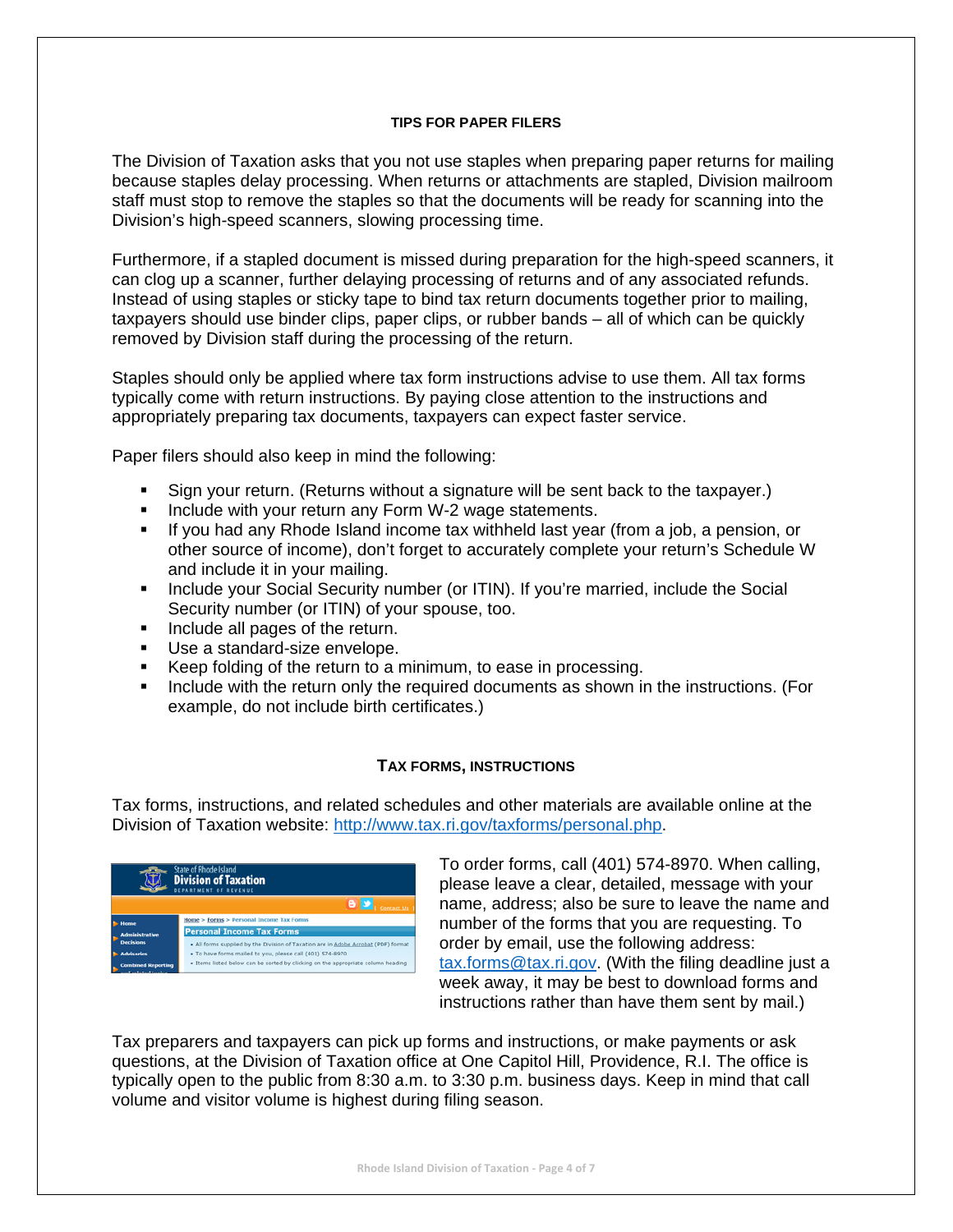## **TAX CHANGES**

Last-minute filers will encounter a number of changes on the Rhode Island personal income tax forms this season, including the following:

- A new tax break for Social Security benefits.
- An increase in the earned income credit.
- An increase in the statewide property-tax relief credit (Form RI-1040H).
- The ability to pay a balance due by debit card or credit card.
- Increased efforts to combat tax refund fraud and refundrelated identity theft.



For more information on the topics above, see the special edition of the Division's newsletter: http://go.usa.gov/x9mzc.

#### **A BALANCE DUE**

If your Rhode Island return shows a balance due, and you e-file or have your return e-filed for you, you typically can authorize the Division to withdraw the required amount directly from your bank or credit union account. (Try to schedule the withdrawal, or "direct debit," several business days in advance of the deadline, to avoid delays.)

Another option to pay a balance due is to use your bank or credit union's online "bill pay" feature (if available), which generates a check that your bank or credit union mails to the Division of Taxation.

However, if you use the "bill pay" feature, please include as much information as possible so that the Division can promptly and properly credit your account. For example, include your Social Security number, and enter other appropriate information, such as the tax year for which you are paying (typically tax year 2016), and the tax type involved (personal income tax).

When using your bank or credit union's "bill pay" feature, be sure to complete the transaction several business days in advance of the deadline, so that the amount can be promptly and properly credited to your account. That way, you can avoid incurring interest and penalty charges.

 Also when using "bill pay," make sure that the payment goes to the following address, not to a post office box: Rhode Island Division of Taxation, One Capitol Hill, Providence, R.I. 02908-5806.

You may also pay your balance due by credit card or debit card. For more information, including details on fees, use the following link: https://go.usa.gov/xX9AX.

## **PAYMENT VOUCHER**

If you plan to mail your own check to pay a balance due, be sure that your check is accompanied by a payment voucher.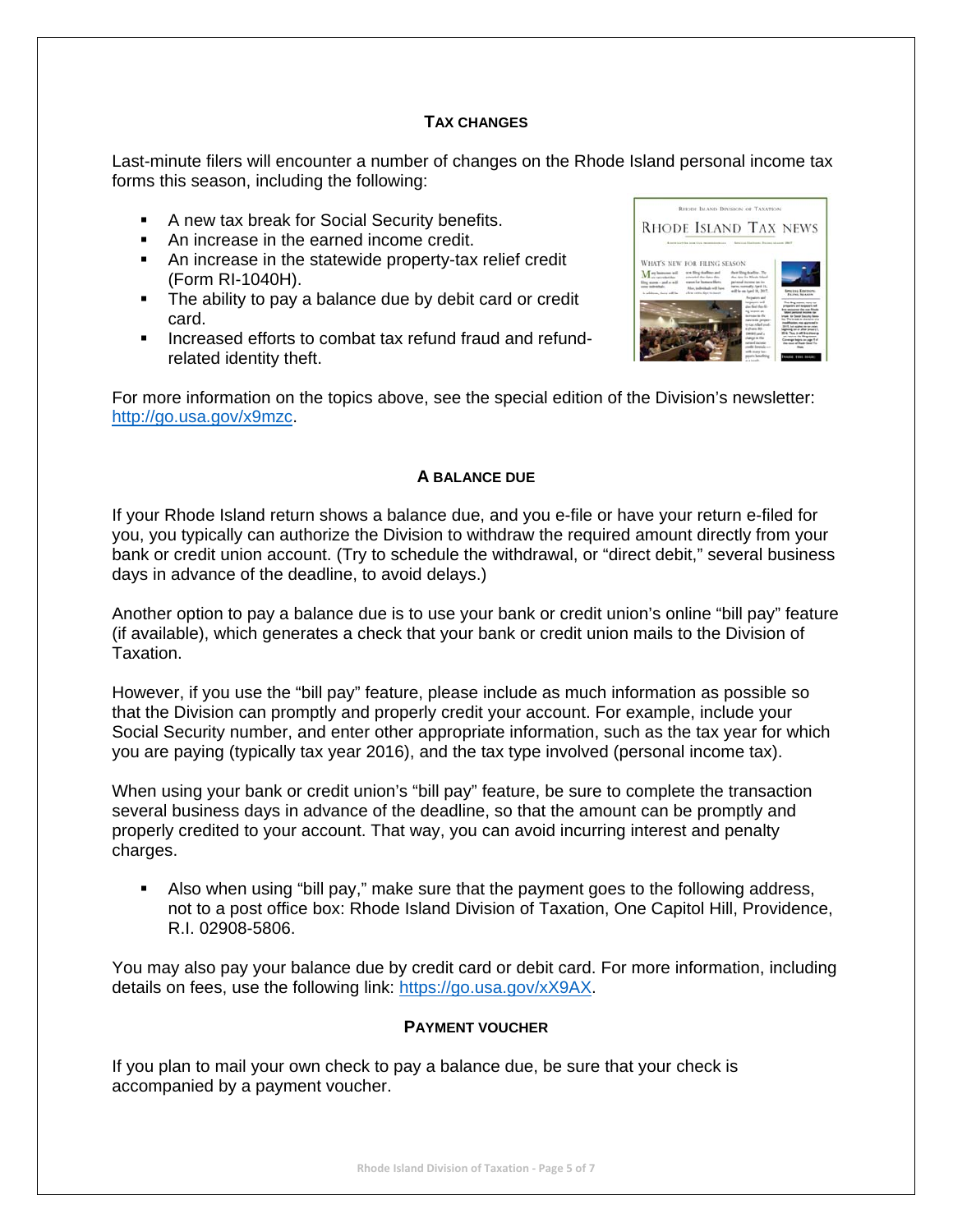That way, your payment will be properly and promptly credited to your account. If you use taxpreparation software, or your preparer does, you may use the voucher provided by the software program. To use the Division's voucher: https://go.usa.gov/xX9AE.

#### **FILING ON EXTENSION**

This season's filing deadline is Tuesday, April 18, 2017. All returns and payments are due on

|                                                                                                                                             |                                                                                                                                                     | RHODE ISLAND DIVISION OF TAXATION                                                                                |                                                                                                                                      |
|---------------------------------------------------------------------------------------------------------------------------------------------|-----------------------------------------------------------------------------------------------------------------------------------------------------|------------------------------------------------------------------------------------------------------------------|--------------------------------------------------------------------------------------------------------------------------------------|
|                                                                                                                                             | A NEWSLETTER FOR TAXABLESS AND PREPARENT                                                                                                            | RHODE ISLAND TAX NEWS<br>APRIL/MAY/JUNE 2011                                                                     |                                                                                                                                      |
|                                                                                                                                             |                                                                                                                                                     |                                                                                                                  |                                                                                                                                      |
| o obtain an automatic                                                                                                                       | FOR EXTENSIONS, A 'PROPER' ESTIMATE<br>mater The Rhode Island                                                                                       | with the extension - or                                                                                          | <b>HILF FOR CITIES:</b><br>He Rich Mad Denn                                                                                          |
| sta-mendie extensioni<br>from the usual mid-April<br>filing deadline, you must<br>make a proper extinuite of<br>your Massle Island personal | Division of Taxation is put-<br>ting into print the position<br>it has long taken on this<br>issue: A proper estimate<br>annottally means paying in | ment consideration).<br>What if you fail to make a<br>proper cottonete tehen was<br>file for a sta-month extent. | of Economics has afficted?<br>lished off a refund office<br>program consulted as Arily<br>cities and some.<br>The program has green. |

that date. You may apply for an automatic six-month extension, which will give you six more months to file your return. (The due date this year is April 18, and the extended due date this year is October 16.)

If you use tax-preparation software, or your preparer does, you may use the extension request form provided by the software program. You may also use the Division's extension form, which includes instructions: https://go.usa.gov/xX9Af.

For information about how to make a proper estimate when filing for an extension, please use the following link: http://1.usa.gov/1VE9vBW.

Note that if you are not required to make a payment by April 18 – because your calculations show that you paid in a sufficient amount last year, for example – don't file the Rhode Island extension form, but when you file your Rhode Island return by the October extended due date, attach a copy of your federal extension application.

Also note that if you have a balance due, you still must pay what you owe by April 18 or face penalty and interest charges. Remember: It's an extension of the time to file, not of the time to pay. If you'll have a balance due, file Form RI-4868 on paper.

If you can't pay what you owe by April 18, file anyway – and enter into an agreement to pay over time, in installments. To learn more about such payment plans, call the Tax Division's Compliance & Collections section, at (401) 574-8941 from 8:30 a.m. to 3:30 p.m. business days. (Have a copy of your return handy when you call.)

## **SECURITY SUMMIT**

The Rhode Island Division of Taxation, the IRS, and the tax industry have joined as the "Security Summit" to implement a series of initiatives to help guard against tax refund fraud and tax-related identity theft.



The Summit partners also warn businesses and individual taxpayers that cybercriminals are using more sophisticated tactics to try to steal even more data that will allow them to impersonate taxpayers.

The Security Summit supports a national taxpayer awareness campaign called "Taxes. Security. Together." and a national tax professional awareness effort called "Protect Your Clients; Protect